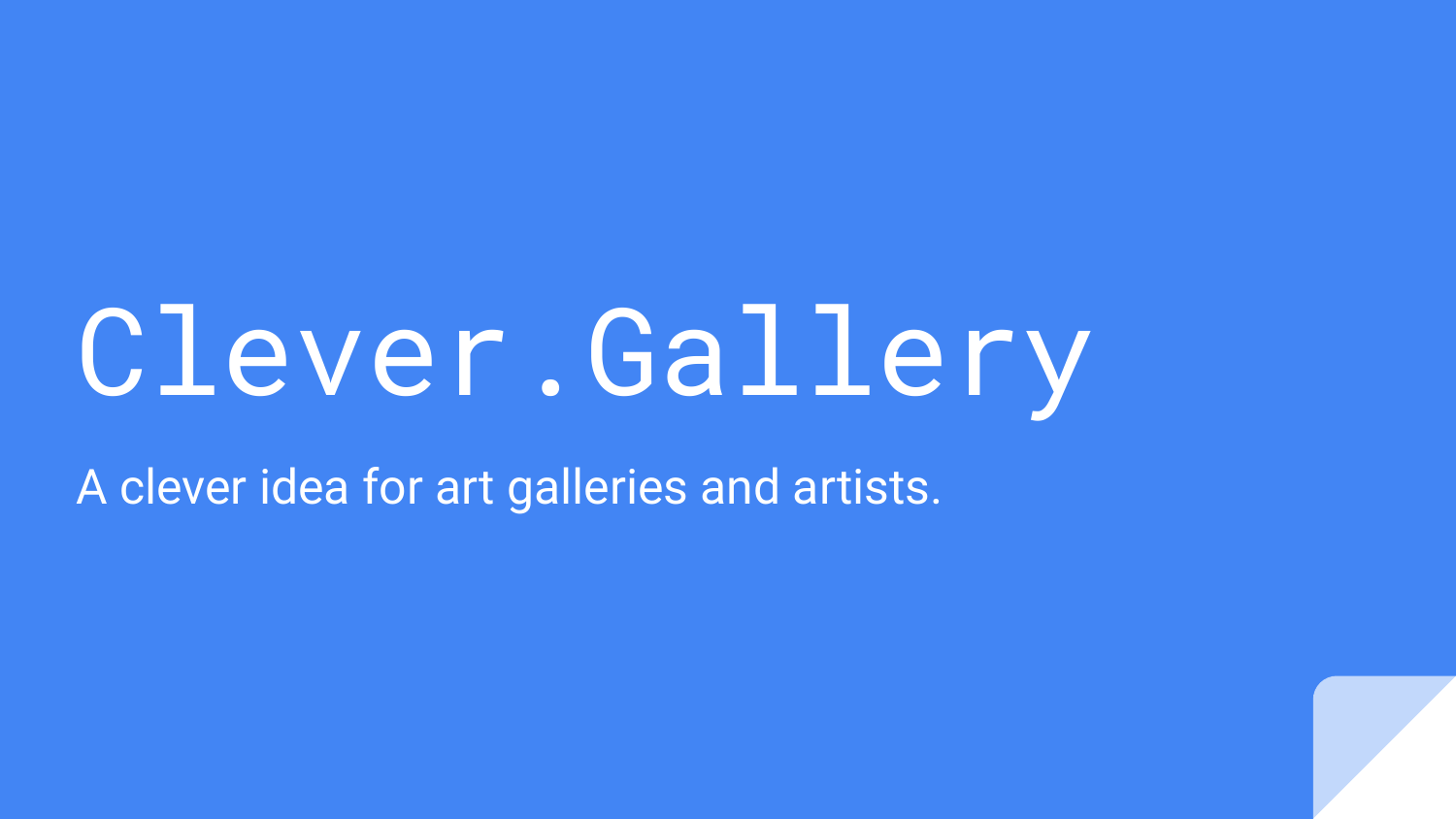clever.galleryFill the urgent and desperate need for innovation in the contemporary art market.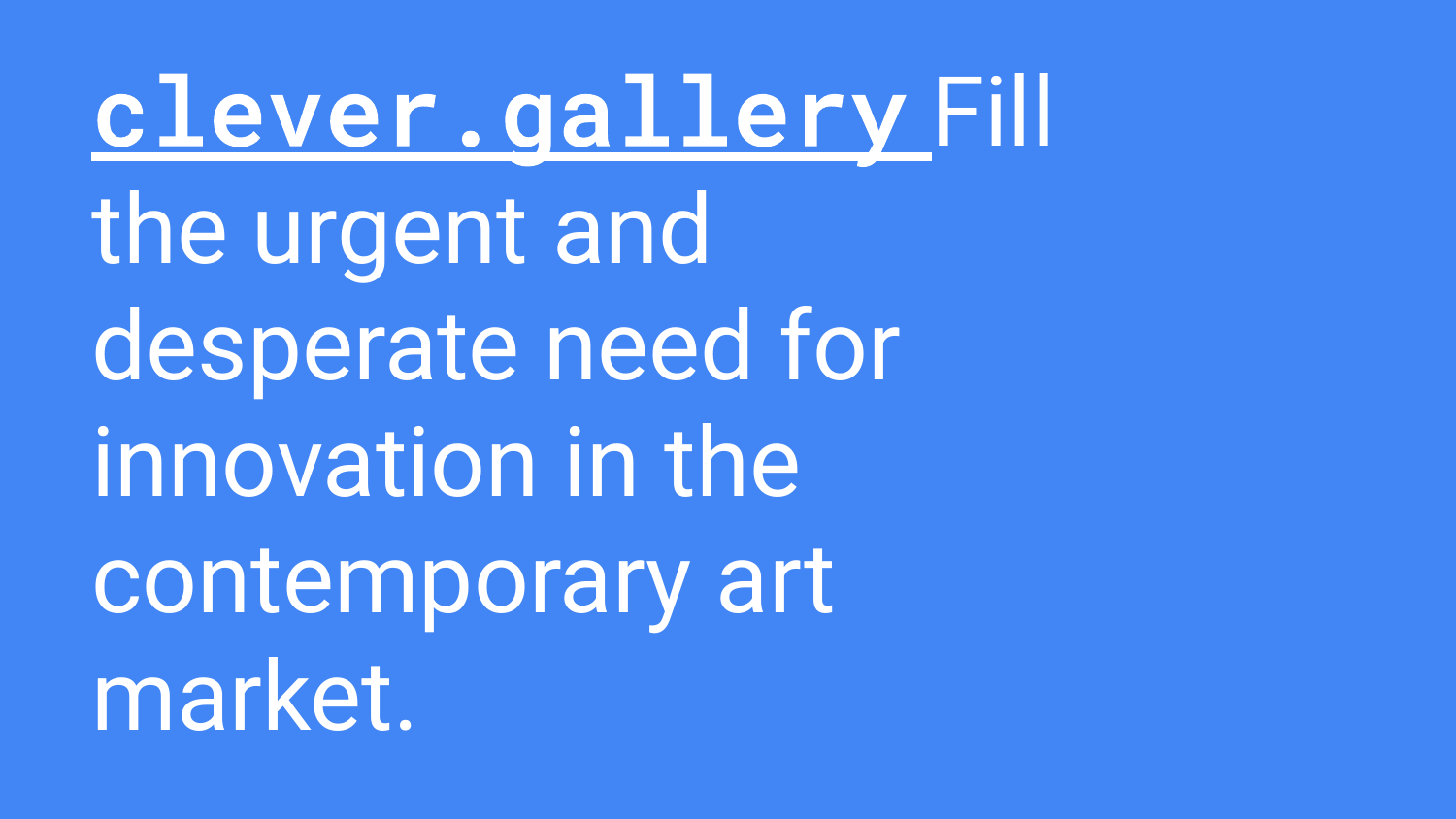### The traditional Art market is fraught with issues

- **Transparency**
- "Starving Artist" dilemma
- Custodianship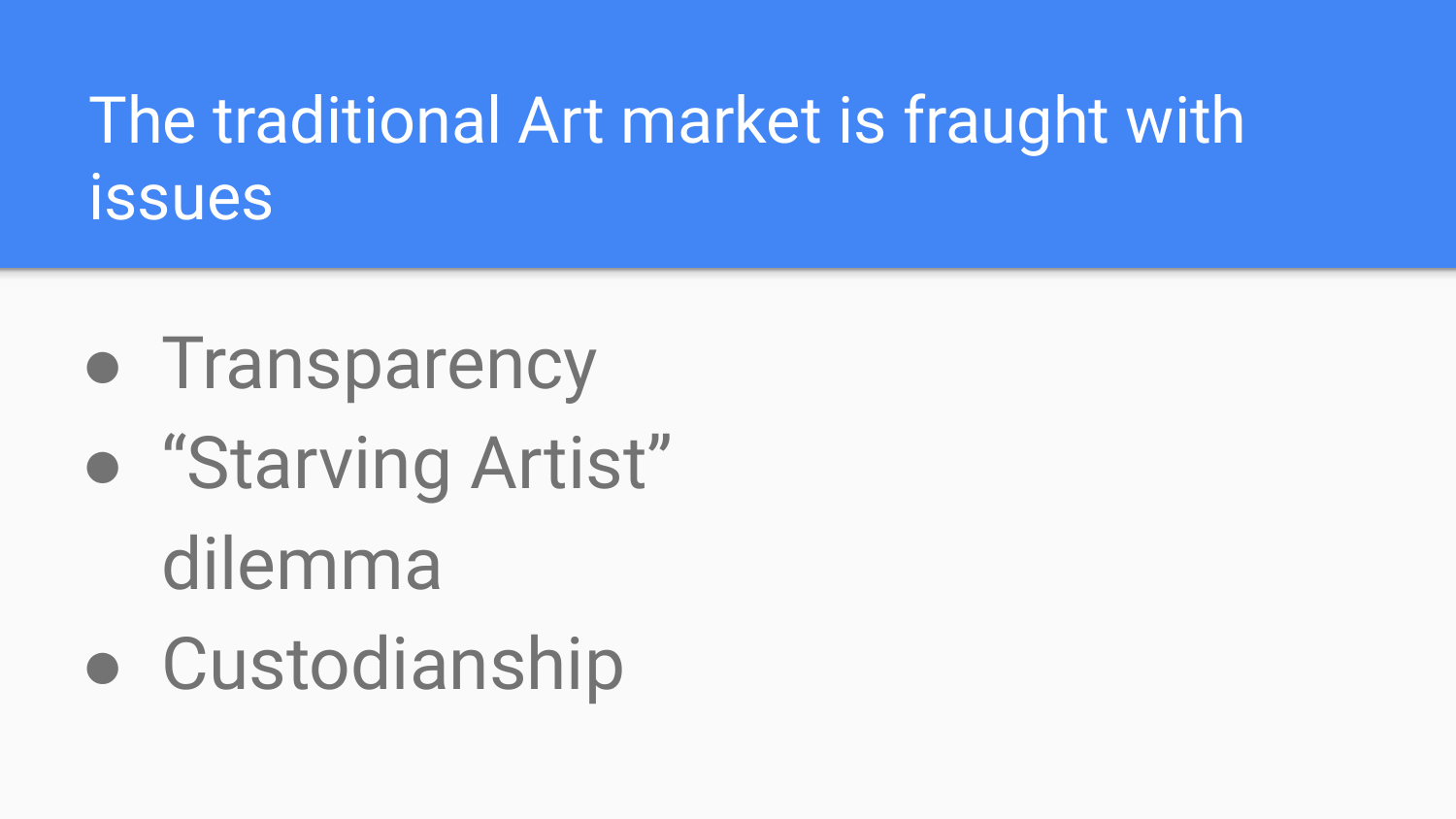# The solution starts with PayID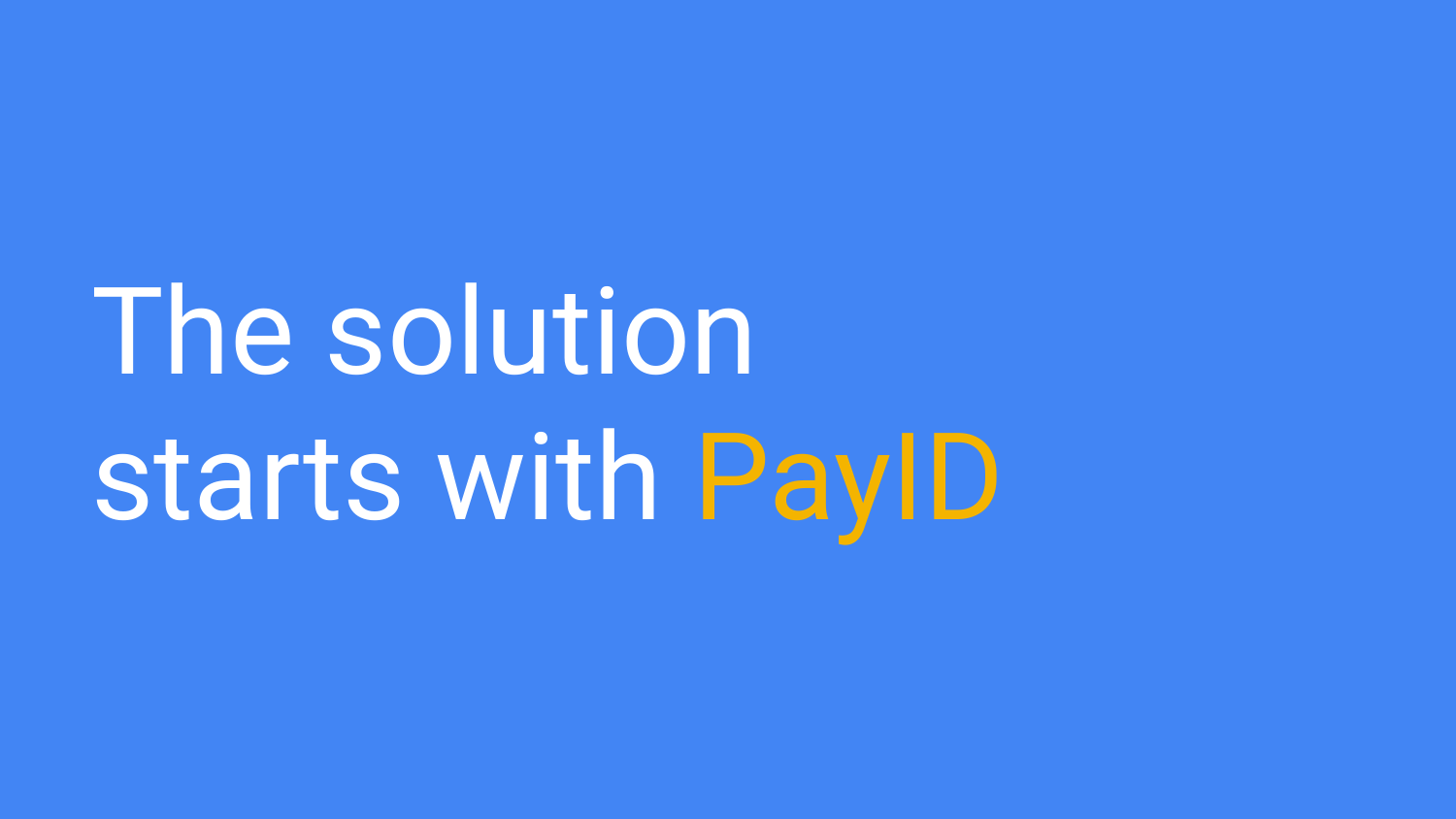### Transparenc

**CERTIFICATE** 

 $\mathbf{z}$ 

A public, distributed blockchain/ledger is implicitly public proof of a transaction taking place.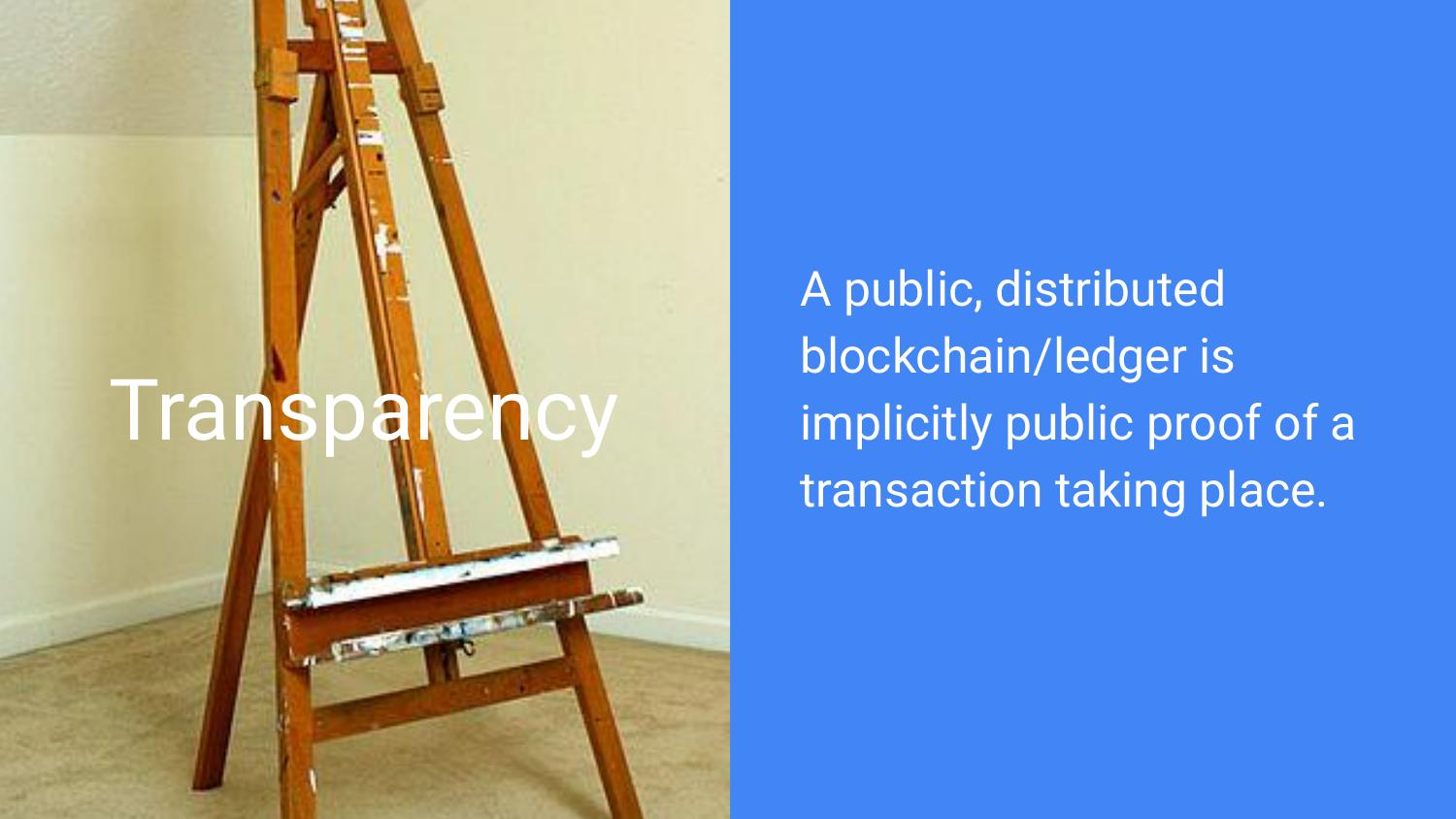## XRP facilitates everything.

(FX, PaymentChannels, Payments, Asset tokenization and x-fer of asset through IOU, Cheques, Escrow)

PayID provides the pointer for payment, so the patron can pay for it whatever they want.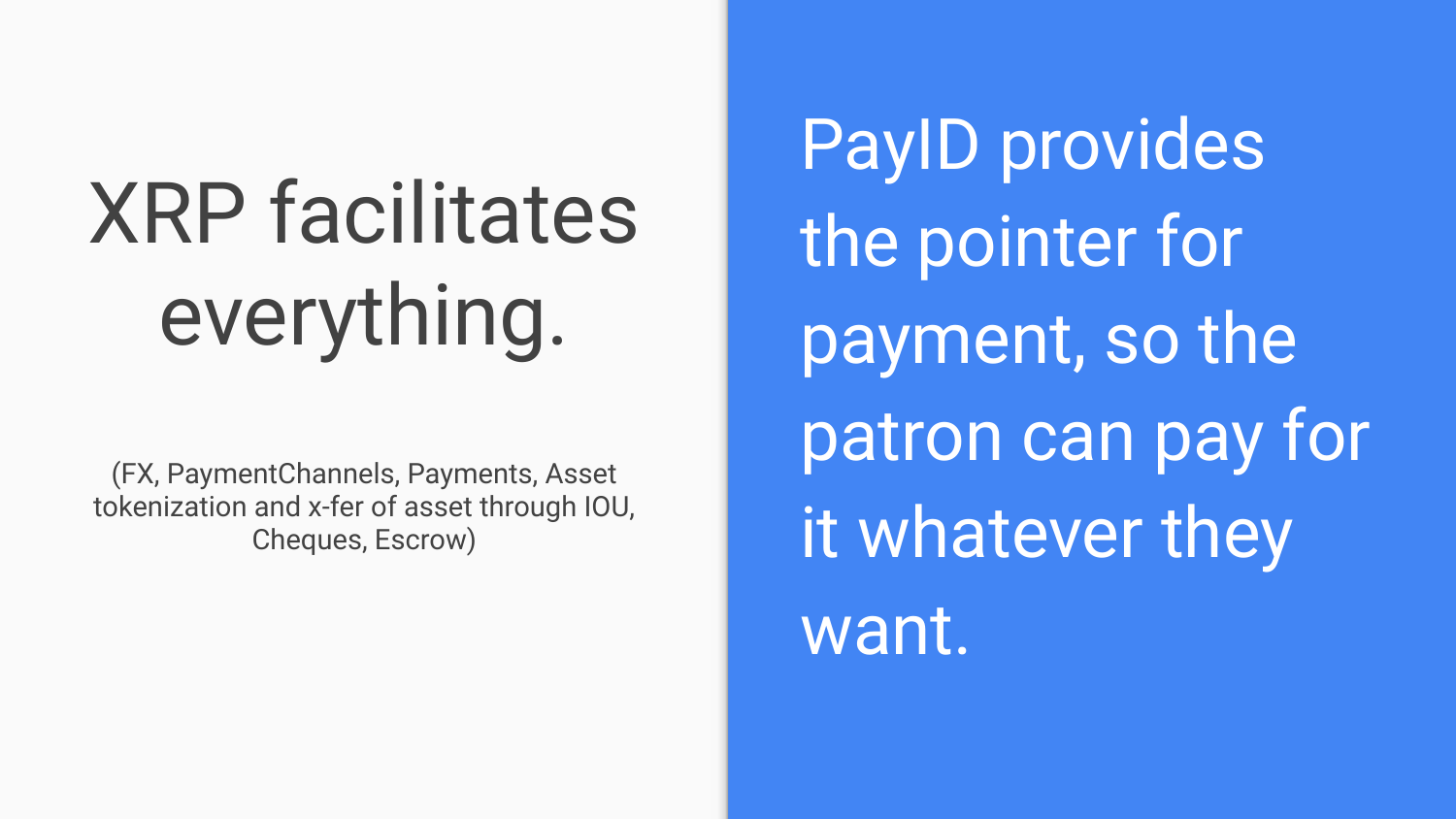# The recipient is the work itself.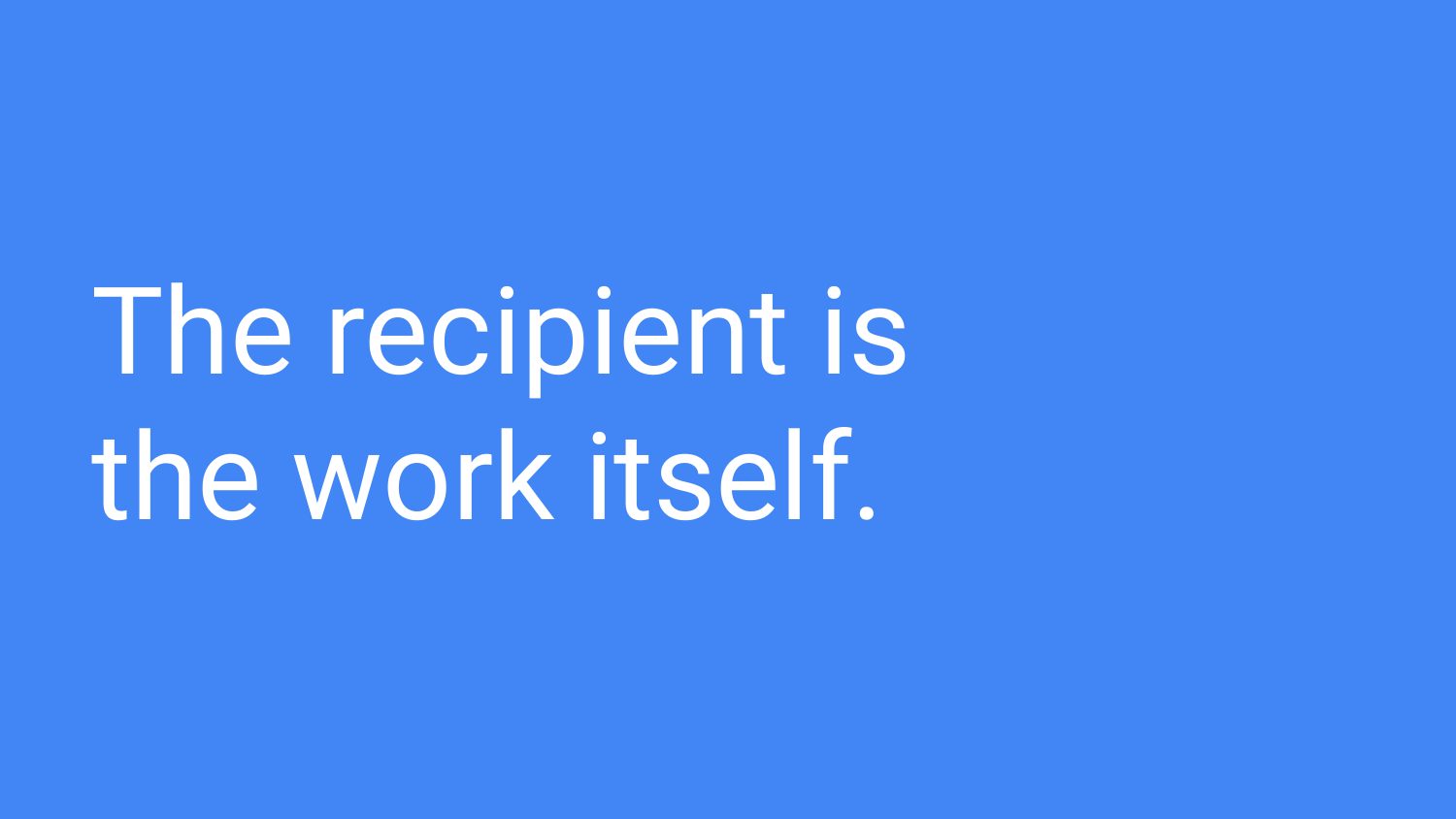#### <TITLE>\$<ARTIST>.clever.gallery

i.e.,

the+watcher\$jasonguo.clever.gallery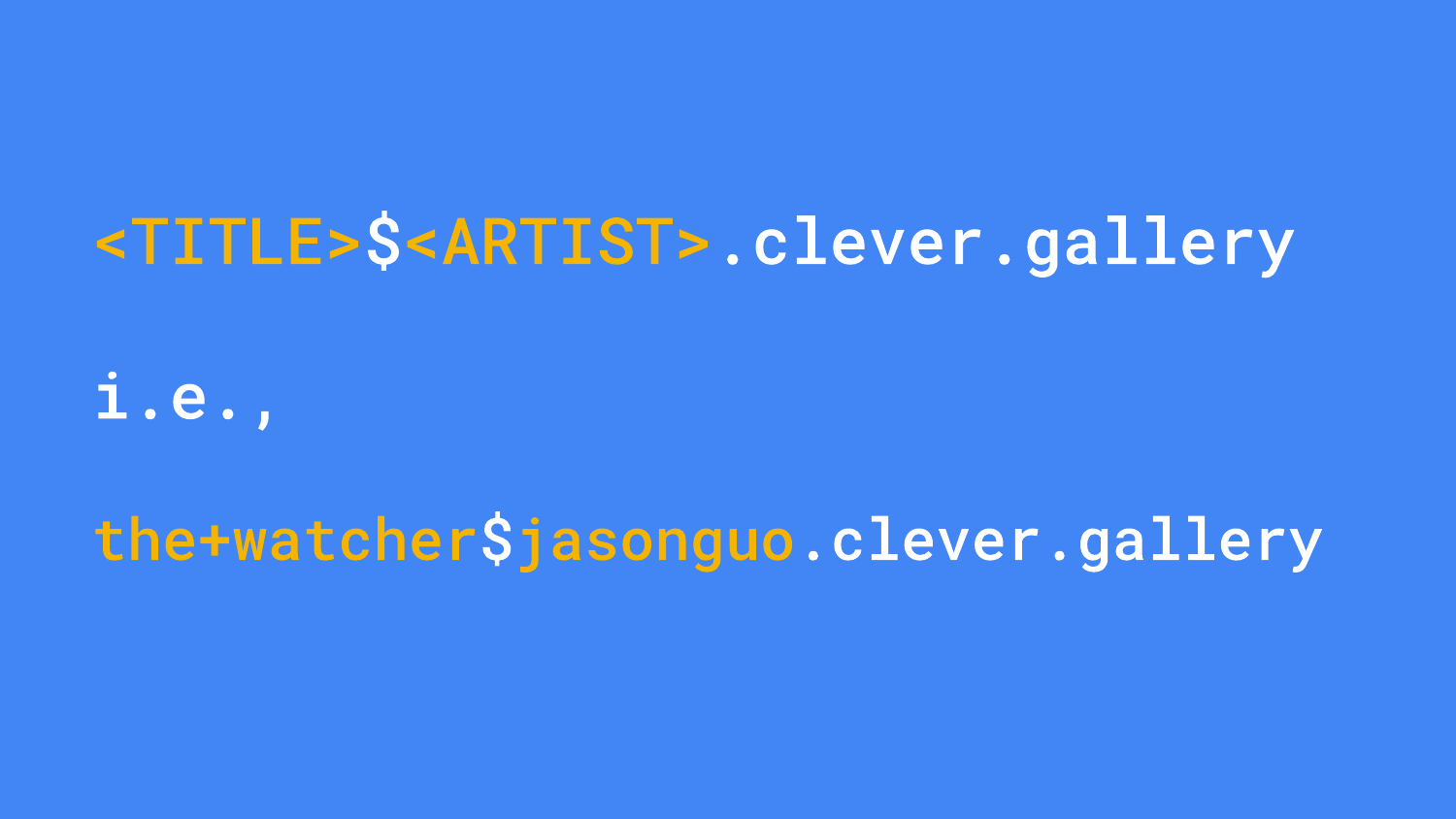#### the+watcher\$jasonguo.clever.gallery

## "The Watcher"

Jason Guo

jasonguo.com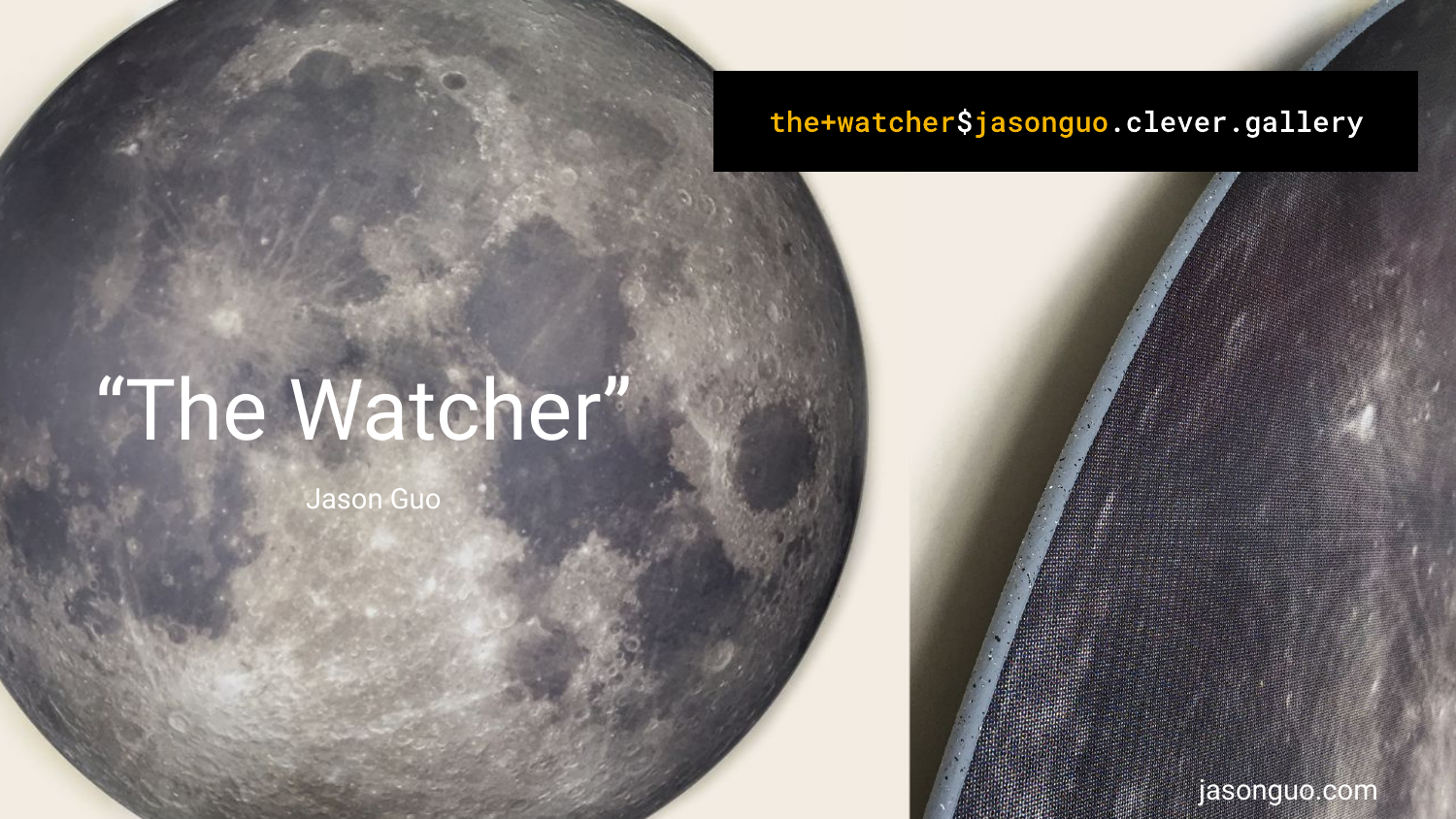## The recipient is the work itself.

The artist / gallery owns the right to the piece first.

In our example jasonguo.clever.gallery is the artist's page which will tie directly to the works / collaborations involved with by the artist. By reselling the piece using it's PayID - it adds to the pedigree and lineage of the work.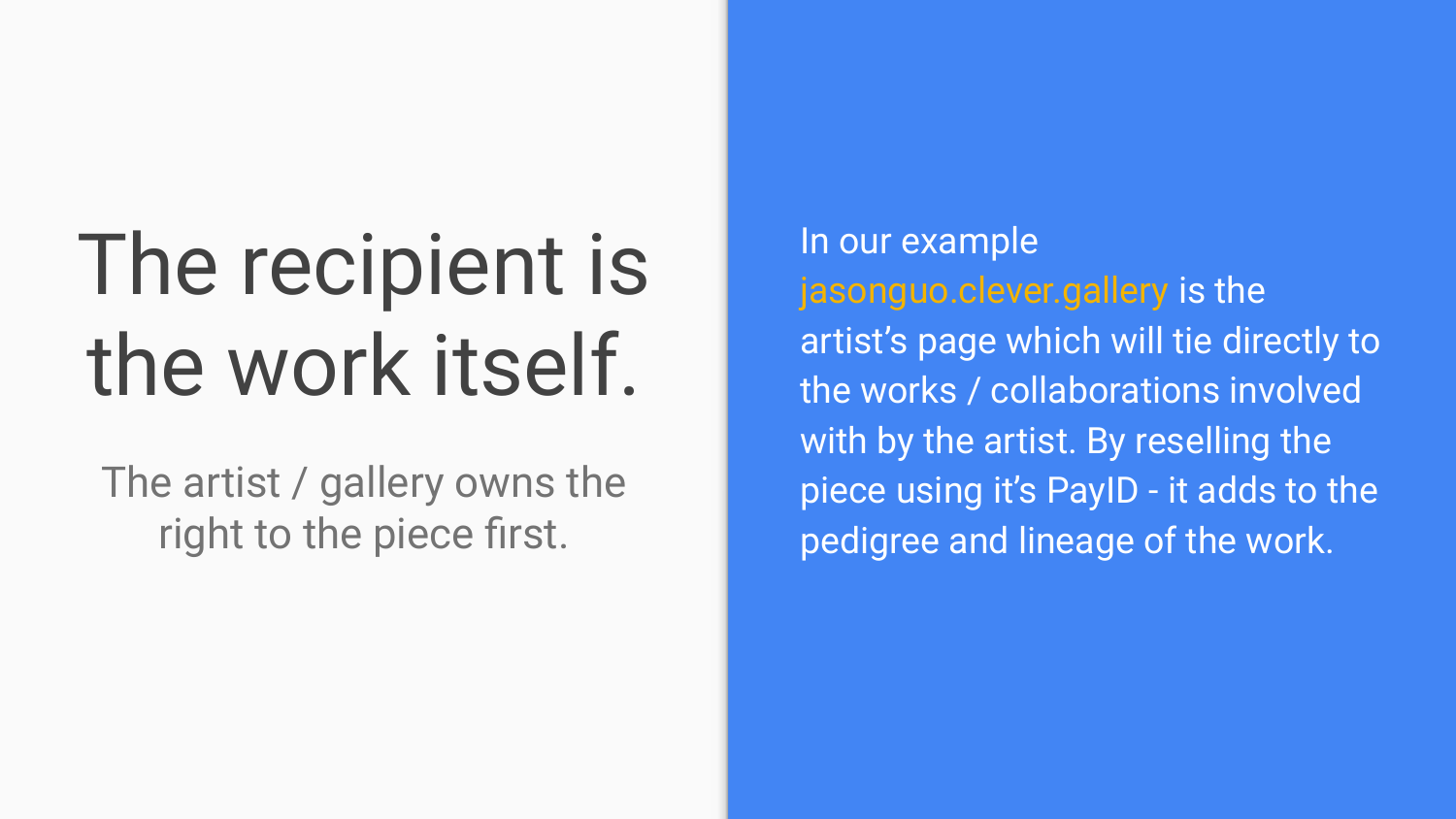The admin of that piece and it's PayID will be the certificate of authenticity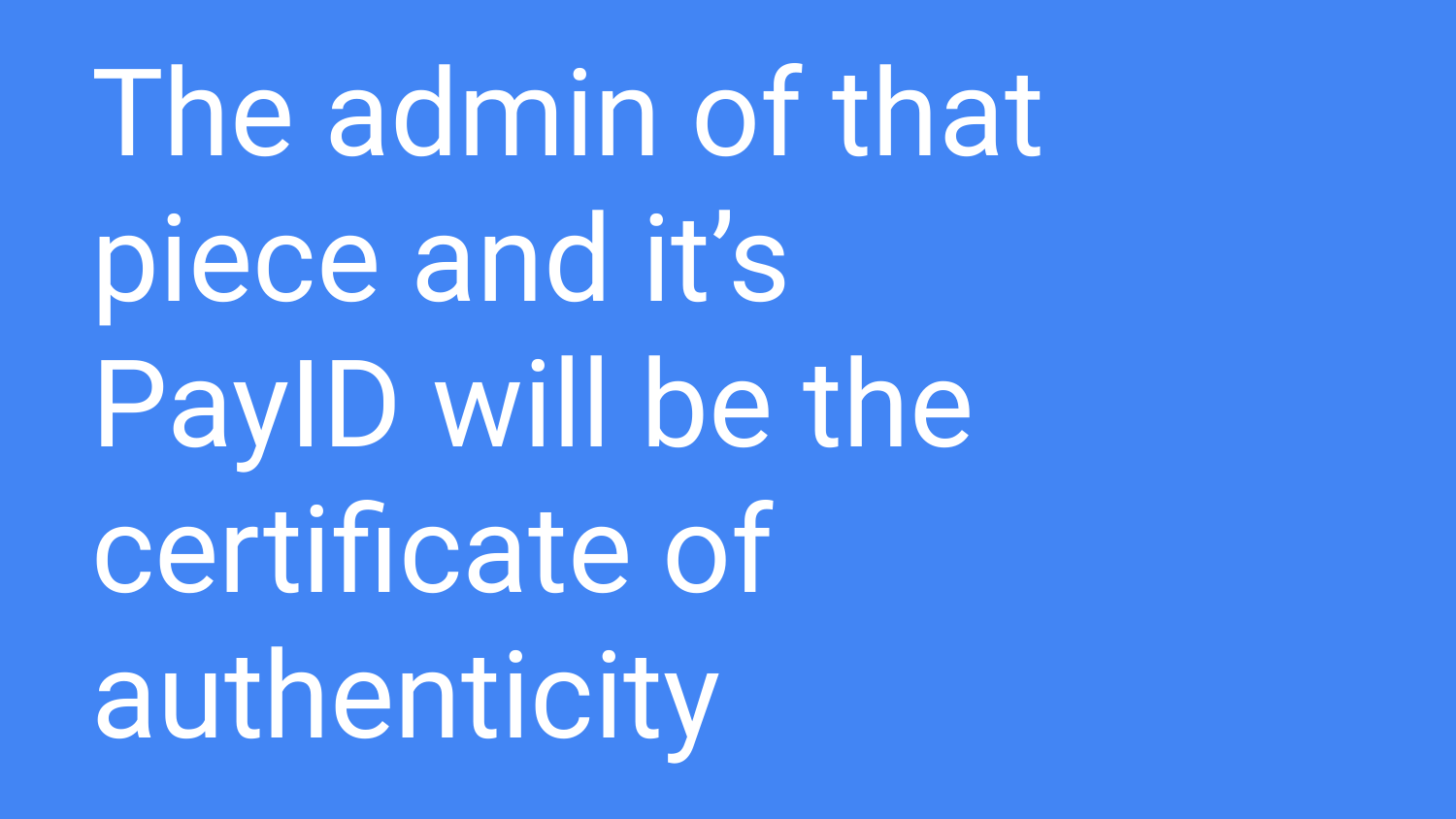## **Starving Artists** Dilemma

An artist, talented (& lucky) enough to be represented by a gallery are limited to the first sale of their work, and are incentivized to create work that will sell for a gallery's audience.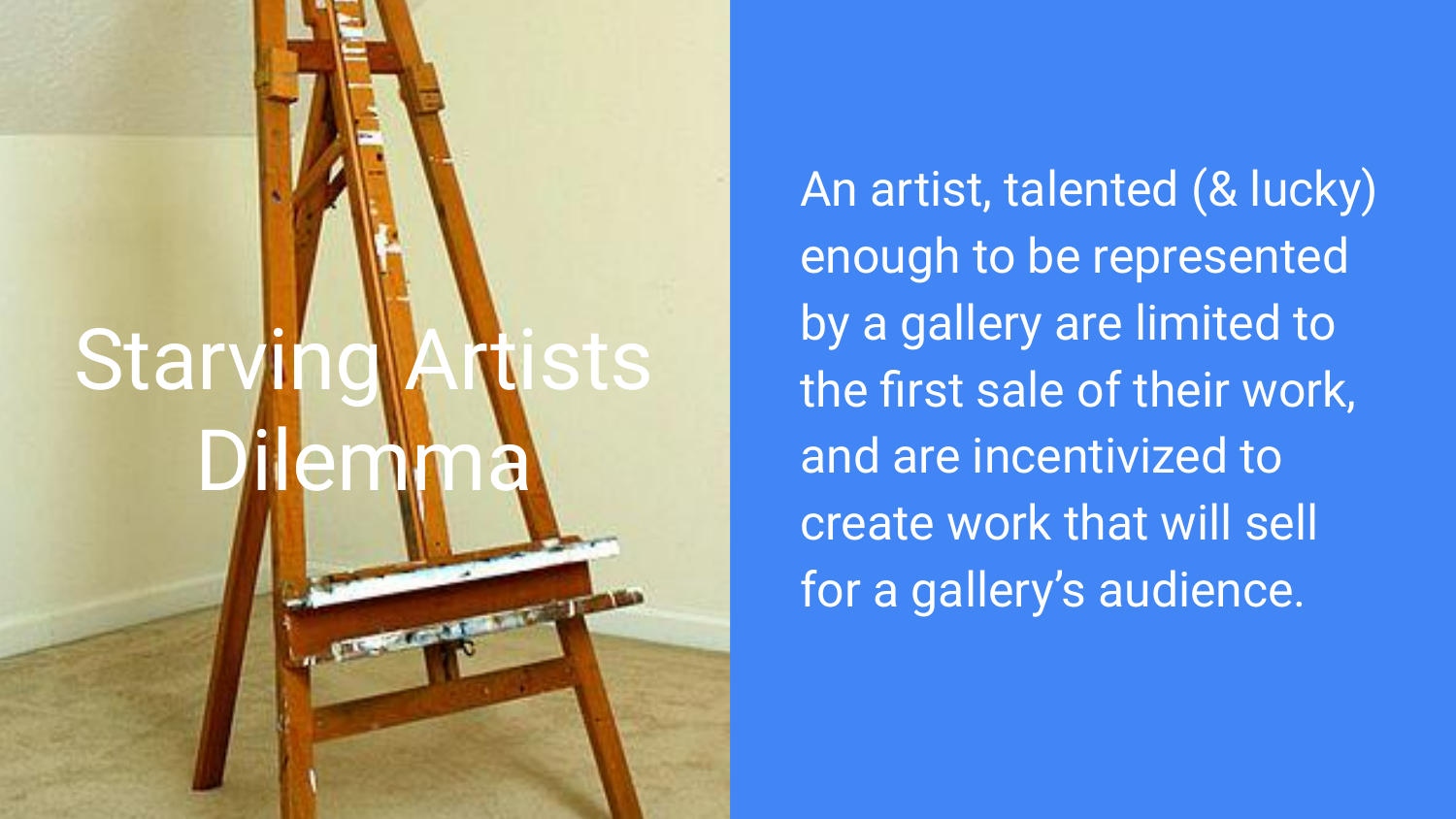"Smart contracts" or rather "*smart payments".*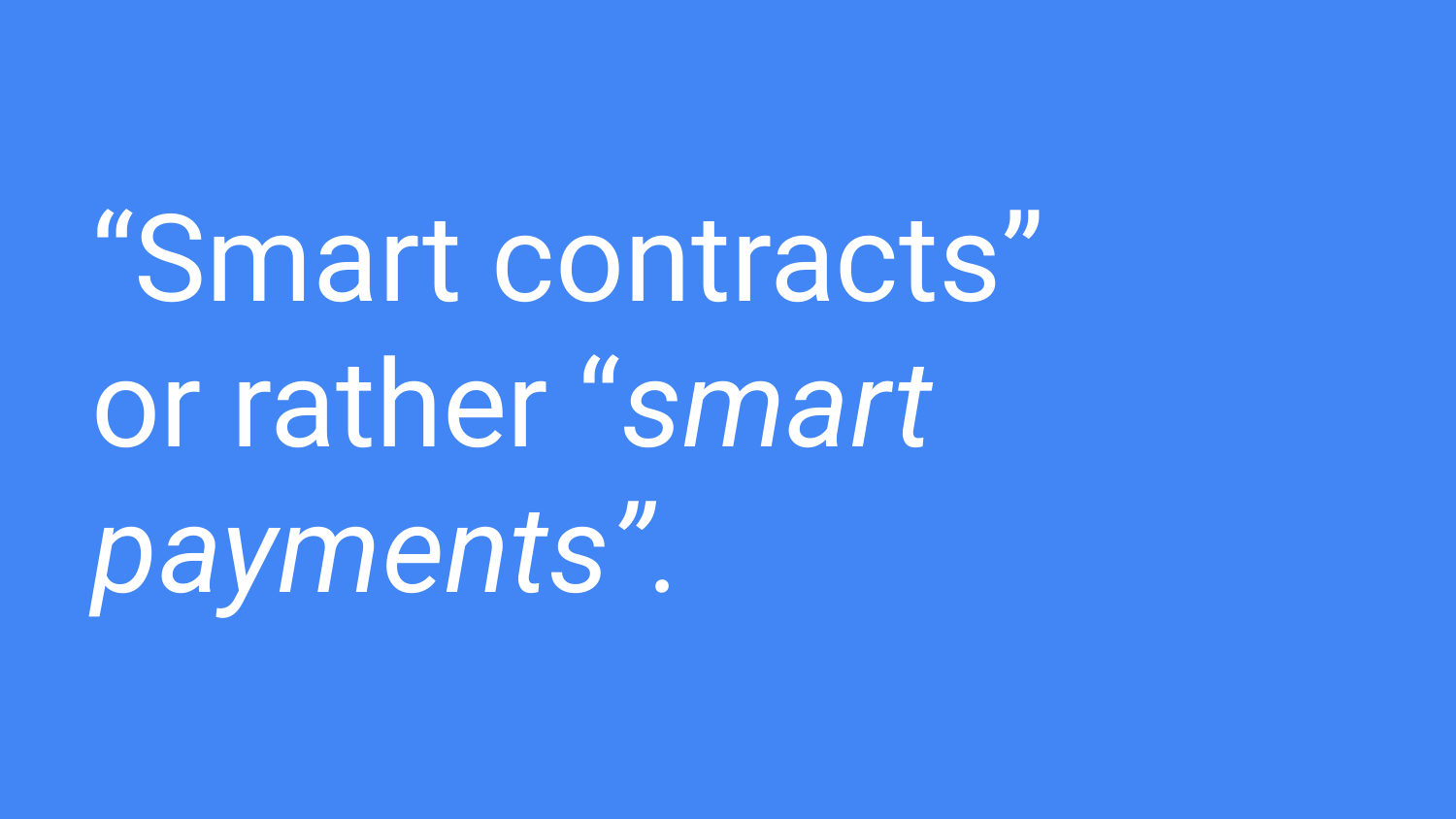A plan to use a proxy wallet to facilitate *smart payments* was beyond scope of this hackathon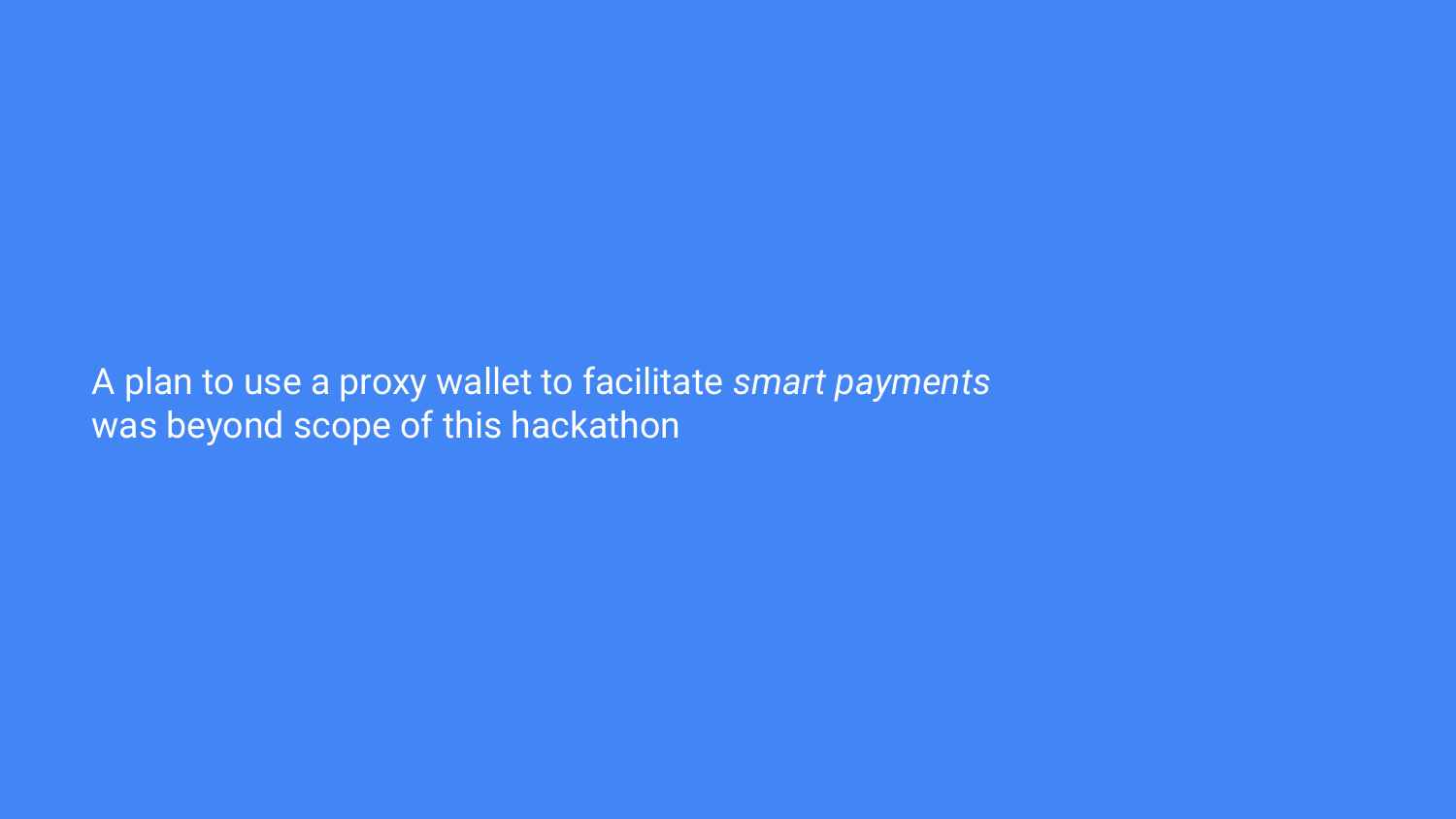### How a proxy wallet *might* work.

#### Step 1

PayID presented, since this can permit a dynamic wallet every time it's requested we can spin up wallets and destroy them as we wish. Payments on offer are wallets that we are watching on those individual chains in lieu of some "Hook"/event.

*As an added bonus, this is an analog to how one sends funds to a smart contract.*

#### Step 2

When we see the work has been bought by means of seeing a balance increase in the work's "proxy wallet" we begin the automated sale of the piece. Payments that are rejected are sent back as a polite gesture, but will involve the decrease in funds from the cost of the network (when ETH, BTC..). A PreAuth step could ensure we only accept XRP from patrons we know are serious, removing the need for logic for sending back.

#### Step 3

The artist / gallery picks the currency they wish to receive, in this case \$USD. In the first sale the artist would only receive the price of the piece listed. Subsequently if the sale of the piece persists through it's PayID, the the artist would receive some determined commission of the sale, (*potentially) an optional trait,* the new owner would receive the asset tokenized.

*Ownership of the PayID may use the Tokenized Asset itself, where once it's sent back, that wallet becomes the new owner.*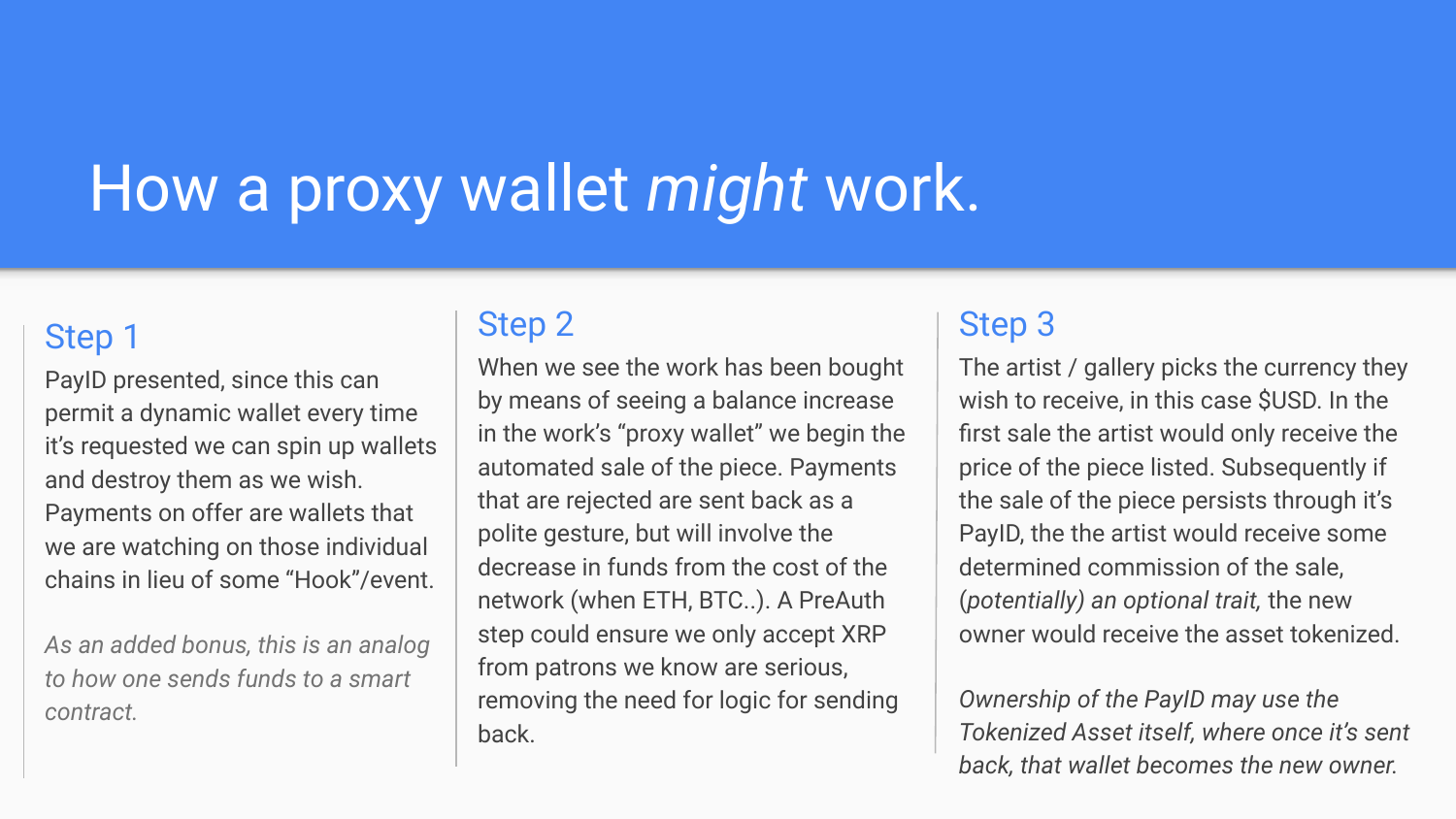### Custodianship

Retail galleries are set up to sell work.

They also act as representatives to the artists and their work.

A gallery may hold a piece indefinitely as consignment, where nobody benefits and the work is hostage to the gallery.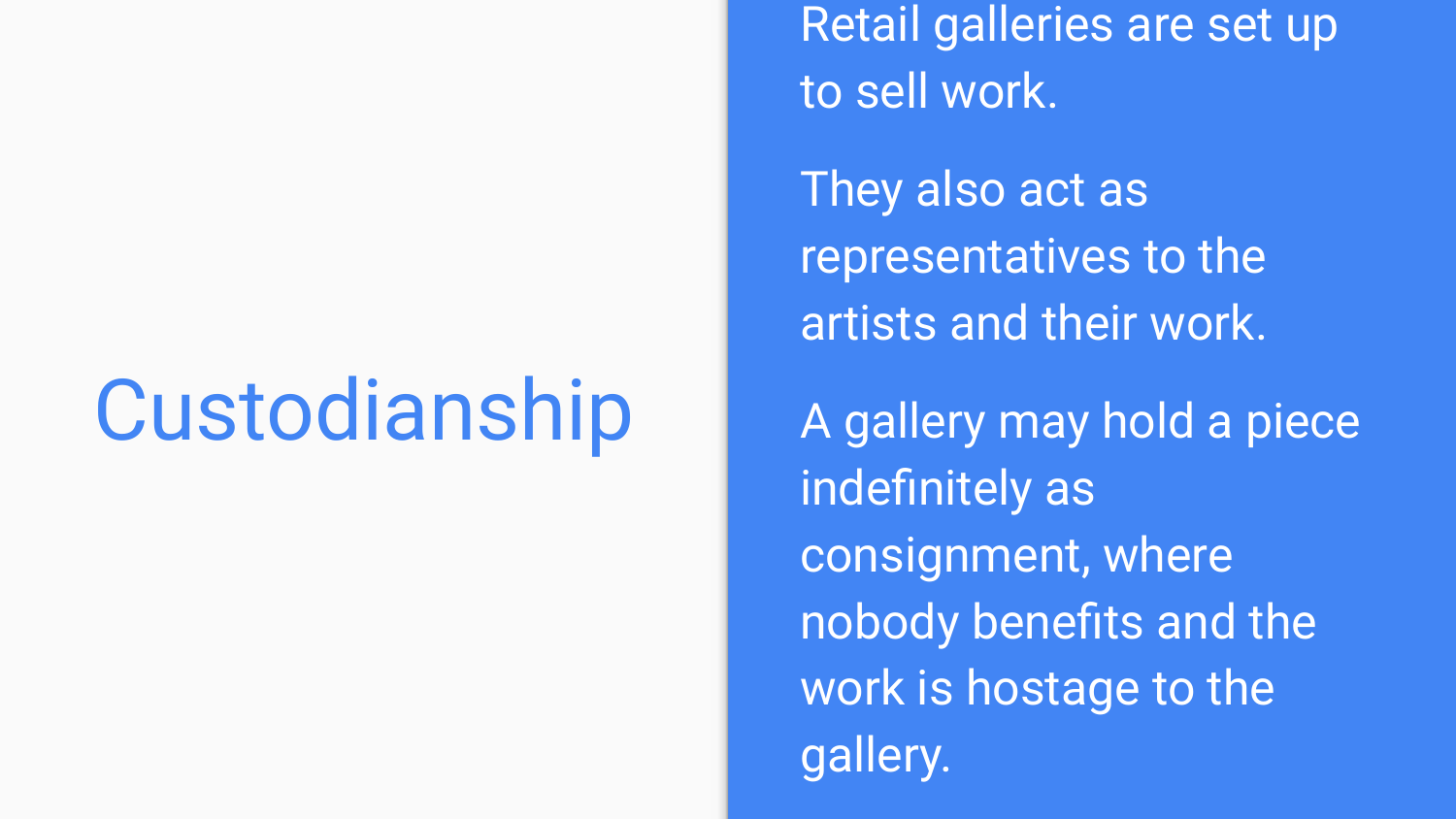# With less foot traffic than ever, we could facilitate an alternative.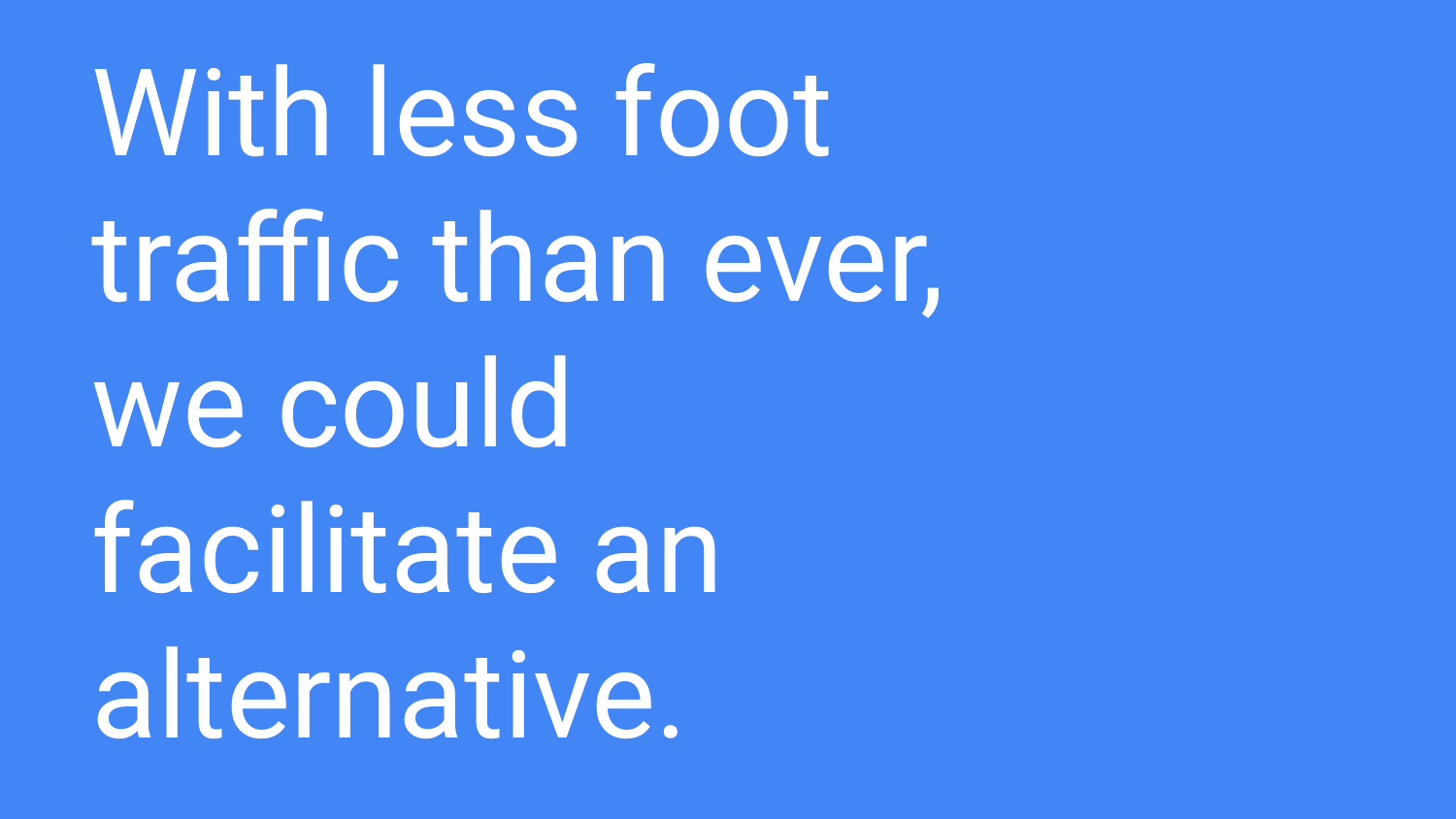A possible scenario where the gallery lists a piece on clever.gallery

A piece that can be bought and resold within the same hour is extraordinary today.

A piece that can be bought and resold many times within the same minute will be life changing.

The scope of this hackathon restricts us from using this for the POC.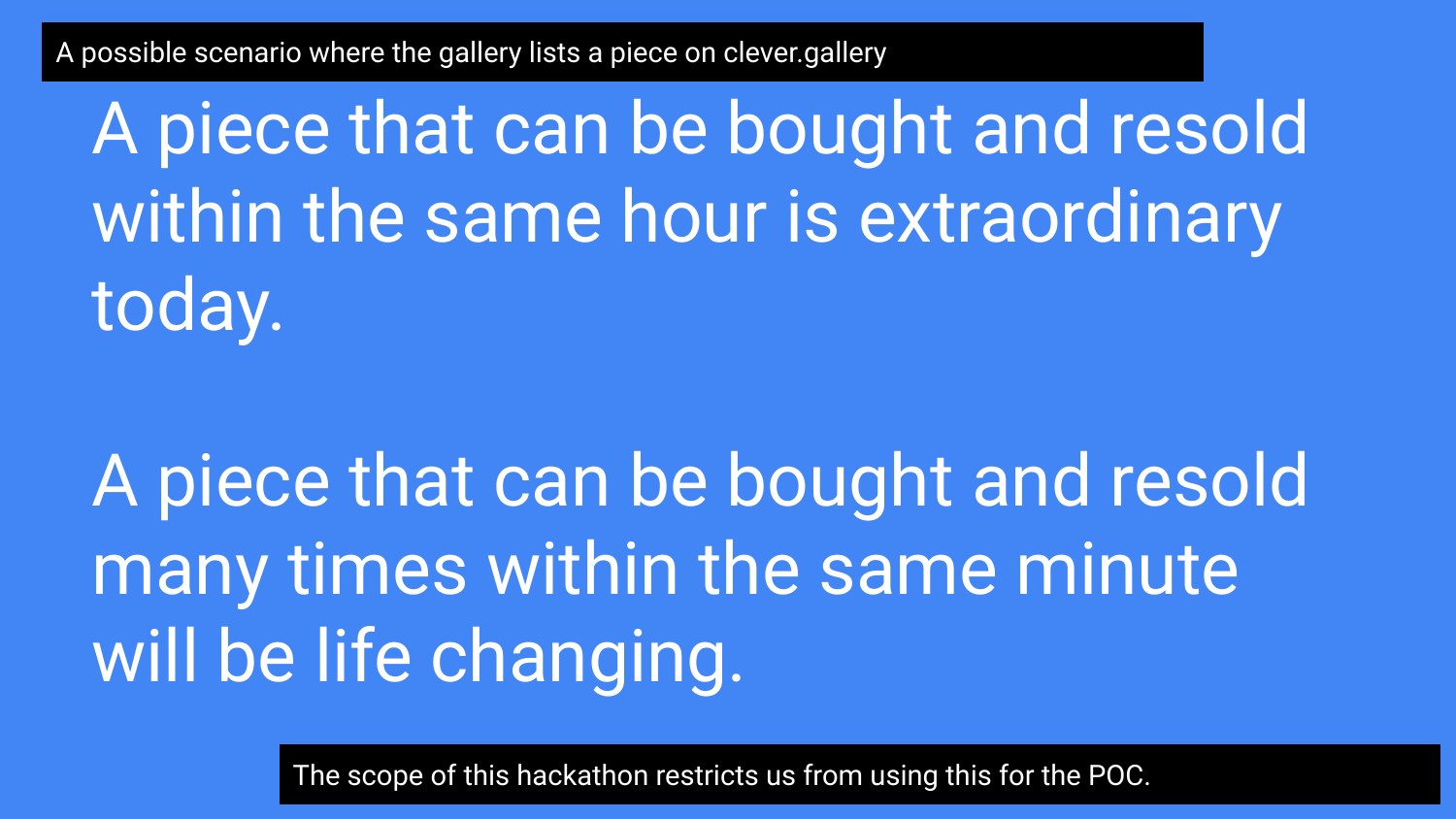#### **Why now?**

With the pandemic, many of my friends who are artists and who have small galleries are struggling. An immediate opportunity for a wider audience for their work and recurring income could be life-changing for them.